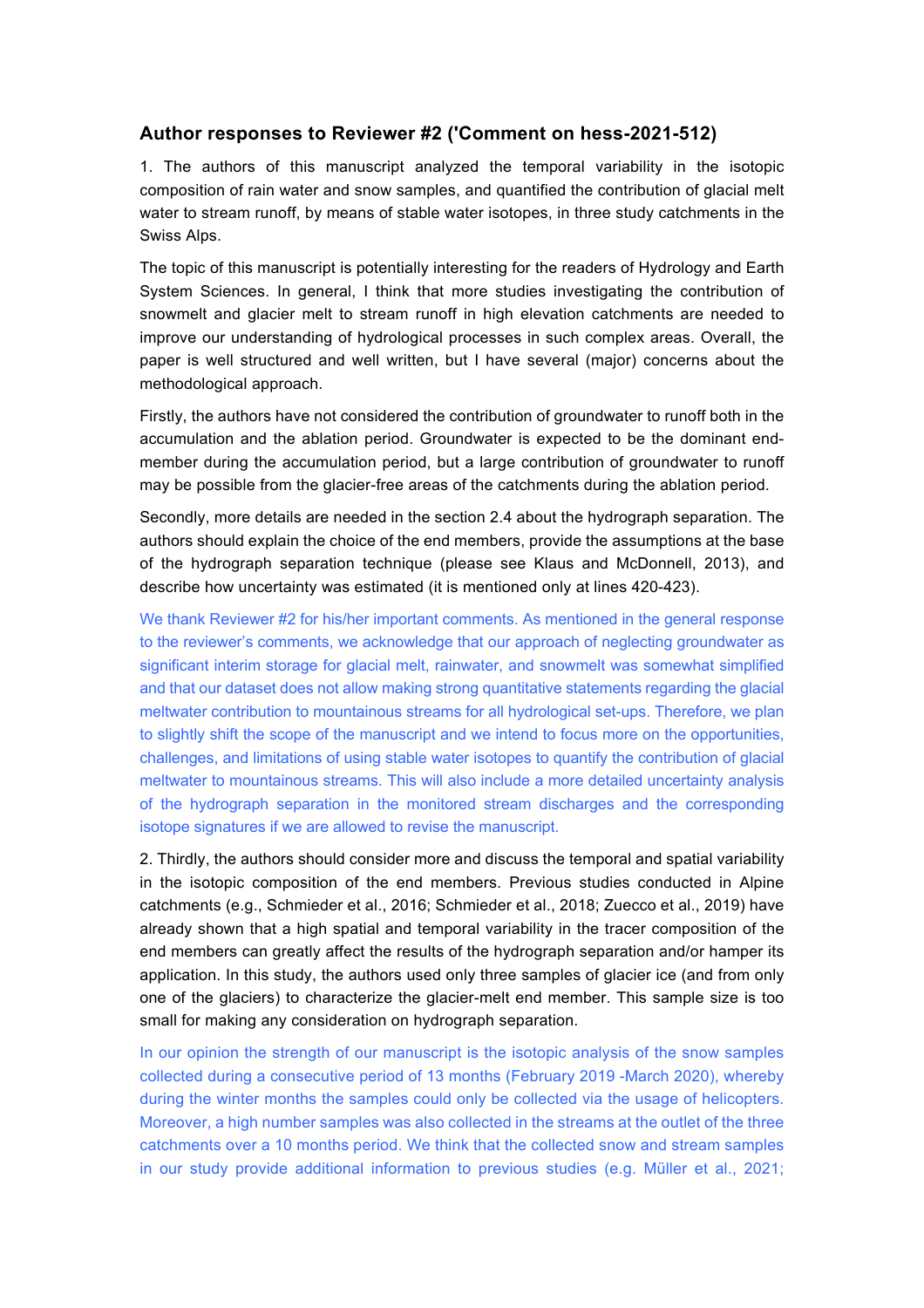Schmieder et al., 2016; Zuecco et al., 2019) such that they provide new insights into the processes causing the temporal variation of the stable isotope signature of alpine snow packs (Fig. 4). For this reason, we plan to provide an extended discussion regarding this important topic in the revised version of the manuscript if we are allowed to revise the manuscript.

Regarding the glacier-melt endmember, the reviewer is right that the number of samples is low. Nevertheless, since it has been previously shown that the isotopic variability of glacial melt is rather low, at least when compared to that of snow (Müller et al., 2021; Schmieder et al., 2018; Zuecco et al., 2019), Hence, we think that we captured the isotopic variability of the glacial meltwater with our samples and that they are representative for the glacial meltwater in the mountainous streams.

3. Finally, the authors have not described which approach was used to assess the end of the snowmelt period in the three catchments (using snow cover data collected at only one station at 2063 m a.s.l. is not sufficient).

We agree with the reviewer that it is challenging to define the end of the snowmelt period. We chose the end of July because this is roughly one month after the snow cover disappeared at the snow cover measurement station (Fig. 3). Thus, for catchments with subsurface residence times of less than a month, most of the snowmelt that was stored in the subsurface has left the catchment. The observation that the quantified meltwater generation for August to September yields reasonable values for the Steinwasser catchment (see the general response to the reviewer's comments) suggests that the chosen approach including the choice of the end of the snowmelt period is reasonable. Our quantification approach provides reasonable estimates either because the groundwater contribution during this period was low or because the corresponding subsurface residence time is short (in the order of less than month). This discussion will be added to the revised version of the manuscript if we are allowed to revise the manuscript.

4. The introduction is mainly focused on the role of hydropower in Alpine catchments, whereas there is too little attention towards the application of tracers in high-elevation catchments to quantify the contribution of glacier-melt water to stream runoff."

We agree that the introduction was biased towards the role of hydropower. Since we plan to slightly change the scope of the manuscript, the introduction will be adapted according to the revised scope of the manuscript if we are allowed to revise the manuscript.

# 5. Lines 47-48: This concept repeats the text at lines 32-35

Thanks for indicating that. We plan to update the introduction such that it will be in line with the anticipated shifted scope of the manuscript if we are allowed to revise the manuscript.

6. Line 54: I would not describe the tracer-based methods as low cost compared to other methods, such as hydrological modeling.

We agree that tracer-based methods are labor-intensive, particularly because of the remote and hardly accessible terrain. Thus, we will remove the statement that the tracer-based methods are low-cost methods in the revised manuscript if we are allowed to revise the manuscript.

7. In the legend of Figure 1, I suggest indicating the glacierized area.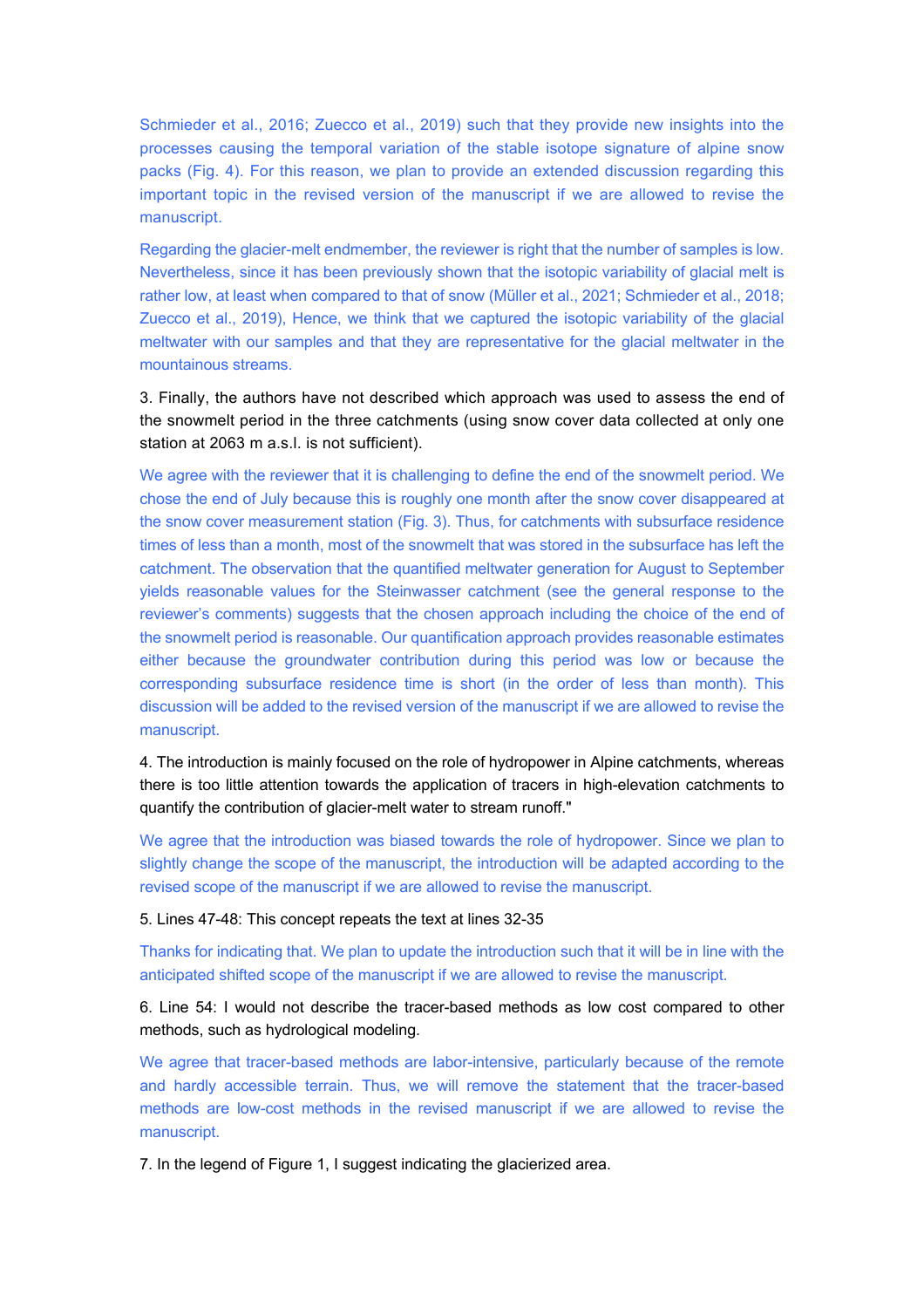In Figure 1, the glaciated areas are shown in lighter colors than the rest of the three catchments. This will be described in the updated figure caption in the revised manuscript if we are allowed to revise the manuscript.

# 8. Line 123: 19 snow samples is not a high sample size.

We see the point of the reviewer and we will remove this characterization of the snow sample number. Instead, we will emphasize that the snow samples were collected during more than an entire year (February 2019 – March 2020), which is one of the main novelty of our sampling campaign.

9. Line 131: I suggest indicating the number of ice samples that were collected.

We agree with this suggestion and we will indicate the number of the collected ice samples in the revised manuscript if we are allowed to revise the manuscript.

10. Lines 132-133: Three samples collected at the glacier fronts cannot be representative of the whole ablation zone. Additional samples are needed to support the main findings of this manuscript.

See the response to comment 2.

11. Lines 274-276: These two sentences are not supported by rain samples collected during the accumulation period.

In Figure 2, we did not report any rainwater isotopic data for the accumulation period. Therefore, we do not fully understand what the reviewer means here.

12. Lines 363-371 and Figure 6: I suggest comparing discharge values after normalization by catchment areas.

We agree with the reviewer and we will apply the suggested change when preparing the revised version of the manuscript if we are allowed to revise the manuscript.

13. Lines 410-411: The author should provide evidence about the presence/absence of snowmelt in all three catchments during the ablation period.

In our monitoring period, we recorded two minor snowfall events in early September and mid October 2019 (<10 cm). The fresh snow has quickly molten on the next day. At the end of the ablation period on November 10, 2019 (Fig. 3), no snow was present in the three catchments based on webcam monitoring of the area at the Susten Pass at an altitude of 2224 masl. We will add this information to the revised manuscript if we are allowed to revise the manuscript.

14. Lines 420-423: These sentences belong to section 2.4.

We agree that these sentences should be part of the method section. We plan to move them to the method section when preparing the revised manuscript if we are allowed to revise the manuscript.

15. Figure 8: This figure could be interesting if more catchments were considered; is it possible to gather data from other Alpine catchments? If not, I suggest deleting the figure

As described in in the general response to the reviewer's comments, we plan to slightly change the scope of the manuscript and we will no longer provide fully quantitative estimates of glacial meltwater contribution for the Giglibach and the Wendenwasser catchment discharge. Therefore, Figure 8 will be removed when preparing the revised version of the